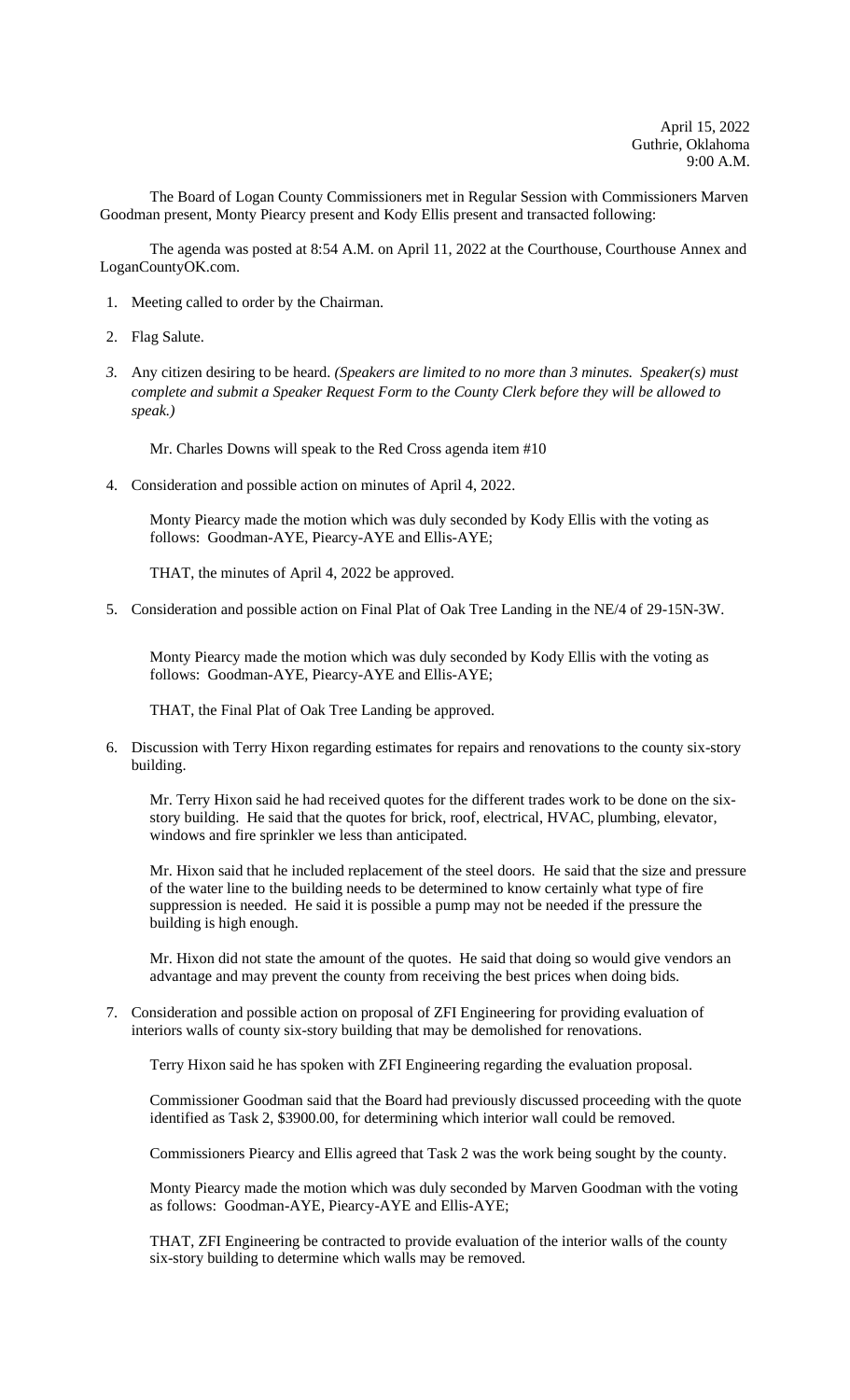Mr. Hixon will convey that information to ZFI Engineering.

8. Consideration and possible action concerning a County Wide Burn Ban.

Steven Haga, Emergency Management Director, said that the county does not meet the necessary criteria to implement a county-wide burn ban.

No action taken on this item.

9. Consideration and possible action on appointing a member to Free Fair Board representing District #1, to fill vacant seat for remaining term of Brook Fields. Tabled from April 4, 2022.

Commissioner Goodman said he spoke with the two applicants, Gina Davis and Charley Ward. Commissioner Goodman recommended appointing Gina Davis to the Free Fair Board to fill the vacant seat of Brook Fields.

Marven Goodman made the motion which was duly seconded by Kody Ellis with the voting as follows: Goodman-AYE, Piearcy-AYE and Ellis-AYE;

THAT, Gina Davis be appointed to fill the vacant seat of Brook Fields representing District #1 on the Logan County Free Fair Board.

10. Consideration and possible action concerning the Logan County Red Cross vaccination policy requirements for local volunteers.

Mr. Charles Downs said that he has been a volunteer with the Logan County Red Cross for three years. He said we wanted to aide the community. Mr. Downs stated that during his time with the Red Cross he has assisted many residents and first responders during emergencies.

Mr. Downs said that during his time the Red Cross team has installed many fire alarms in the counties. He said that he also maintained the Red Cross vehicles.

Mr. Downs said that because the Red Cross is federally chartered, they had to follow the federal vaccine mandate. He said he decided to resign as of December 31, 2021. due to the vaccine mandate. He said he feels the Red Cross is discriminating against him due to his own personal medical and personal beliefs regarding the mandates.

He said that to his knowledge the local Red Cross has went from twelve volunteers to three volunteers due to the mandates. He said those not vaccinated were not allowed to use any Red Cross buildings or vehicles.

Commissioner Piearcy asked if Red Cross is not a private entity. Mr. Downs said that due to the federal charter, Red Cross must comply with the federal mandates.

Commissioner Ellis asked if it can be assumed that the volunteers resigned due to the mandates. Mr. Downs said he believes that is the reason for the resignations.

Steven Haga said he has spoken with other Red Cross directors around the state. He said the Blaine County Red Cross is having the same issues.

Commissioner Goodman read a letter that has been composed to Alice Townsend, Regional Chief Executive Officer of the American Red Cross of Oklahoma. The letter detailed several recent events in which local residents were in need of Red Cross services but due to the lack of volunteers the residents were unable to receive the services. In the letter the Board expressed their concern for the residents of Logan County being unable to receive assistance in a time of emergency. The letter was also sent to Kevin Stitt, Oklahoma Governor, and, John O'Connor, Oklahoma Attorney General.

Kody Ellis made the motion which was duly seconded by Monty Piearcy with the voting as follows: Goodman-AYE, Piearcy-AYE and Ellis-AYE;

THAT, the letter to Alice Townsend be approved and sent to Ms. Townsend, Governor Stitt and Attorney General O'Connor.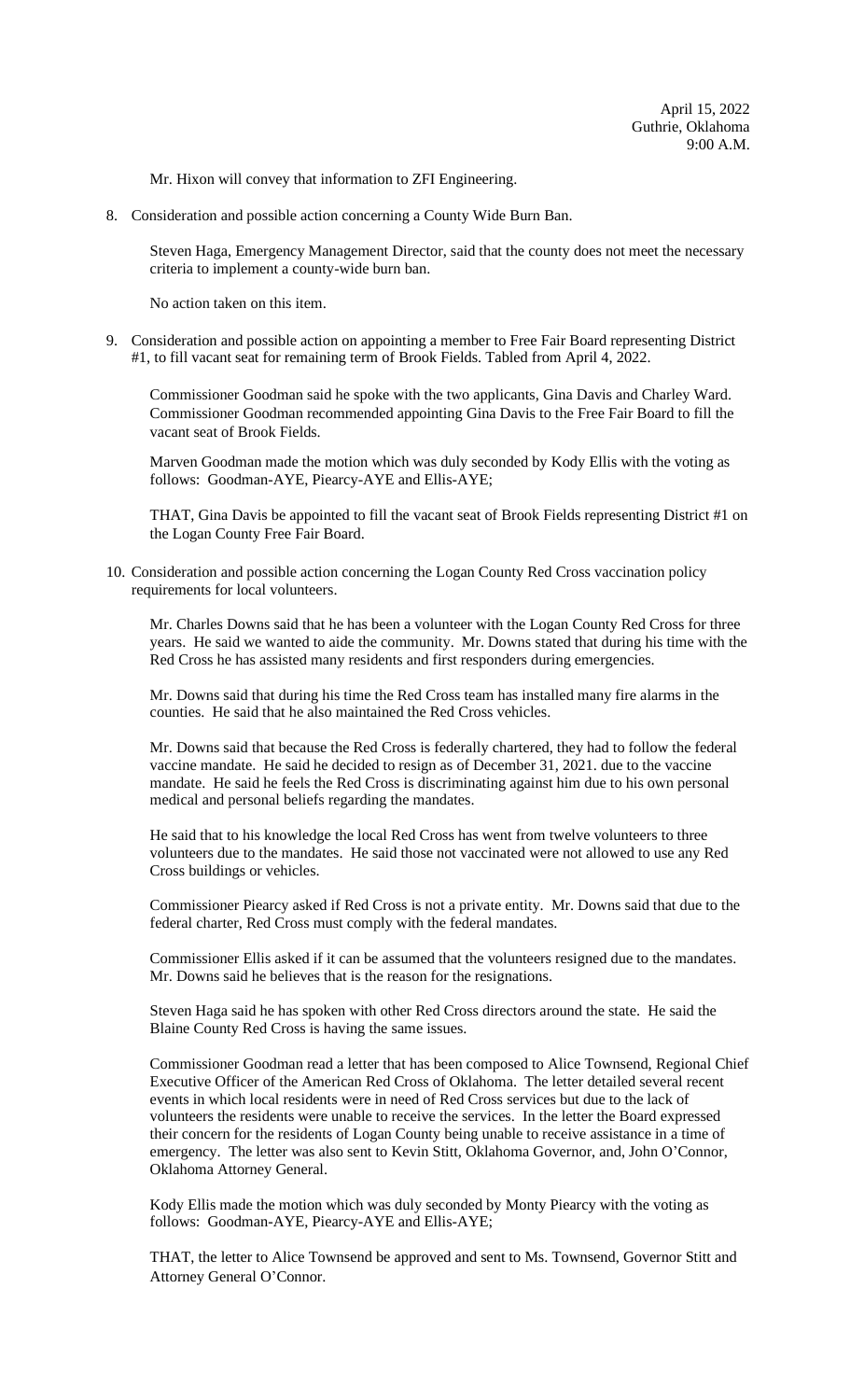11. Consideration and possible action on Ingress and Egress Agreement with Casey Gorrel for repairing areas fire breaks were made while fighting wildfire.

Monty Piearcy made the motion which was duly seconded by Marven Goodman with the voting as follows: Goodman-AYE, Piearcy-AYE and Ellis-AYE;

THAT, an Ingress and Egress agreement with Casey Gorrel for District #3 to repair fire breaks made on his property be approved.

12. Consideration and possible action on Resolution accepting \$1000.00 donation from Bryan Pool to District #3 for rock on Pine St between SH 51 and CR 60.

Monty Piearcy made the motion which was duly seconded by Kody Ellis with the voting as follows: Goodman-AYE, Piearcy-AYE and Ellis-AYE;

THAT, Resolution #22-022 accepting a \$1000.00 donation from Bryan Pool to District #3 for rock on Pine St. be approved.

13. Consideration and possible action on Resolution Appointing Requisitioning Officers for various accounts.

Marven Goodman made the motion which was duly seconded by Monty Piearcy with the voting as follows: Goodman-AYE, Piearcy-AYE and Ellis-AYE;

THAT, the following Resolutions appointing Requisitioning officers be approved:

Resolution #22-023 appointing Dianna Heilman-Gilliam and Carissa Redman for 1566-3-5000- 4110 ARPA Health

Resolution #22-024 appointing Marven Goodman for 1566-6-4100-2005 – ARPA D1

Resolution #22-025 appointing Troy Dykes and Marsha Reece 1566-2-0400-4030/4110 ARPA Sheriff

14. Consideration and possible action on Resolution Appointing Receiving Officers for various accounts.

Monty Piearcy made the motion which was duly seconded by Kody Ellis with the voting as follows: Goodman-AYE, Piearcy-AYE and Ellis-AYE;

THAT, following Resolutions appointing Receiving officers be approved:

Resolution #22-026 appointing Robin Fagan and Kynesha Williams for 1566-3-5000-4110 APRA Health Dept.

Resolution #22-027 appointing Jennifer Hand for 1566-6-4100-2005 ARPA D1

Resolution #22-028 appointing Ashley Tillman and Shawn Lewellyn for 1566-2-0400- 43030/4110 ARPA Sheriff

Resolution #22-029 appointing Sarah Nealis for 1566-1-2000-3300/2005 for General Government/Commissioners

15. Consideration and Possible Action on approving the following Permanent Road Crossing Permits for Oso Rescources, LLC:

Monty Piearcy made the motion which was duly seconded by Kody Ellis with the voting as follows: Goodman-AYE, Piearcy-AYE and Ellis-AYE;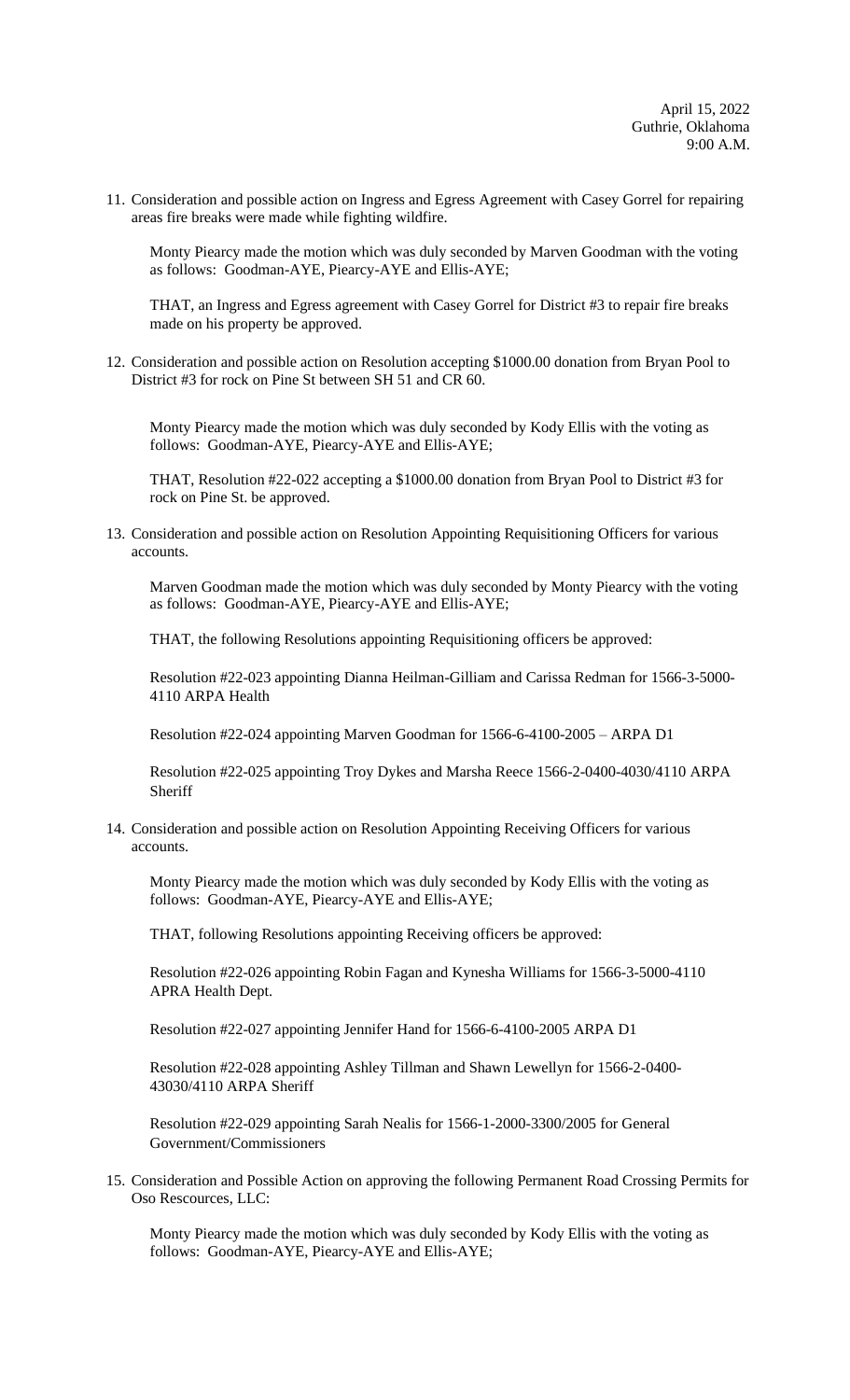THAT, the following Permanent Road Crossing Permits for Oso Resources, LLC be approved:

Oso Resources, LLC (1/0 Electric Line)

Cross E CR 70 .75 miles west of Bryant 1,360' east of the NW/C of 36-18N-3W. Cross E CR 70 .5 miles west of Bryant 2,660' west of the NE/C of 36-18N-3W

16. Discussion and possible action on the Consent Agenda:

Monty Piearcy made the motion which was duly seconded by Marven Goodman with the voting as follows: Goodman-AYE, Piearcy-AYE and Ellis-AYE;

THAT, the Consent Agenda be approved:

 Approve Payroll Claims for first installment of March 2022 Batch 697 (See Pages 33-216-A)

Transfer of Appropriations within Various Accounts None

Approve Blanket Purchase Orders to Various Vendors for repairs, parts, equipment, *services*, supplies and miscellaneous items. Purchase Orders #224520 - #224544 See pages 33-

Accept monthly reports of County Officers

Monthly Report of the Health Dept.

Monthly Report of the Election Bd

17. Discussion and possible action on Approving Claims for payment for April 2022.

Monty Piearcy made the motion which was duly seconded by Marven Goodman with the voting as follows: Goodman-AYE, Piearcy-AYE and Ellis-AYE;

THAT, the printout of claims for County Expenditures for April 15, 2022, Batch 037, \$628,545.66, be approved and signed. The County Clerk is instructed to issue warrants for said claims in stated amounts. (See pages beginning 33-216-1).

18. Discussion and possible action on Approving Purchase Card Payments for April 2022.

Monty Piearcy made the motion which was duly seconded by Kody Ellis with the voting as follows: Goodman-AYE, Piearcy-AYE and Ellis-AYE;

THAT, the following P-Card purchase orders be approved for payment:

| PO #224235 | \$46.71  | PO #224351 | \$4600.00 |
|------------|----------|------------|-----------|
| PO #224405 | \$125.99 | PO #224428 | \$103.94  |
| PO #224443 | \$877.69 | PO #224162 | \$71.98   |

19. Vote to enter into Executive Session as identified below:

Monty Piearcy made the motion which was duly seconded by Marven Goodman with the voting as follows: Goodman-AYE, Piearcy-AYE and Ellis-AYE;

THAT, the Board entered into Executive Session at 9:55 AM. Executive Session held in meeting room located at 219 S. Broad, Guthrie.

Robert Dennis Prescott and Donna Prescott, Husband And Wife V. Board Of County Commissioners Of Logan County, Oklahoma, Et Al. In The District Court Of Logan County, Case No. CJ-2017-202

Possible Executive Session for the purpose of confidential communications between the Board of County Commissioners of the Logan County and its attorney concerning the